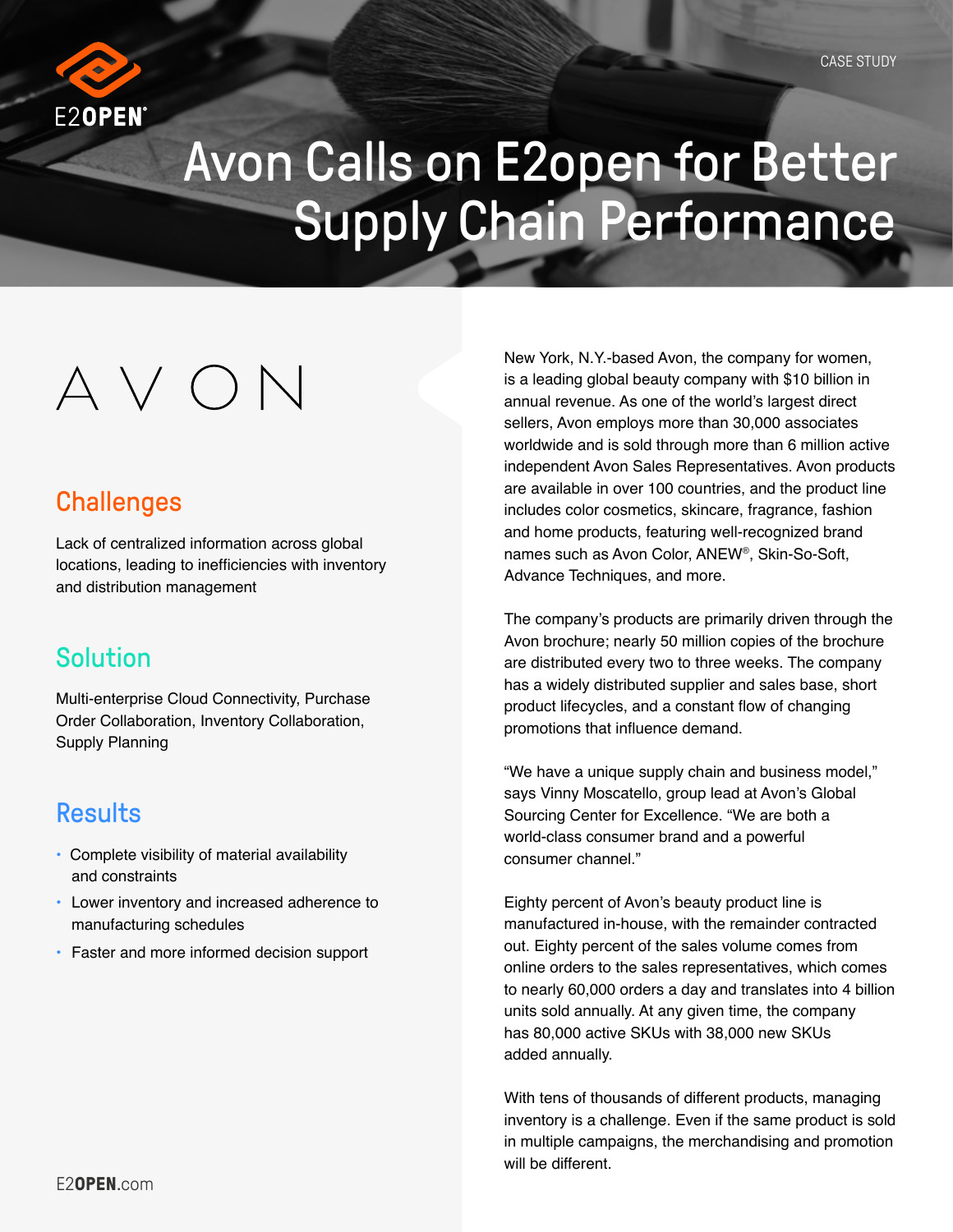"We need to forecast and pre-build inventory several months prior to the start of a campaign, and only have several weeks to respond to real demand, which can be drastically different than the forecast," says Moscatello.

This is a highly complex business model with very short windows in which to fulfill demand, a model made more challenging as Avon grew globally.

## Facing Avon's Business Challenges

As Avon's growth continued across multiple markets, the need for an overview of the extended supply chain became evident. A key challenge that the company faced was a lack of centralized information across global locations, due in part to the use of varied MRP and ERP systems in different regions. As a result, this led to inefficiencies with inventory and distribution management, as production and material planning weren't in sync. Moreover, the manual, ad-hoc planning processes weren't supported by enterprise systems, leading to varying service levels and a surplus of stock.

"We needed better engagement across these multiple geographies and disparate platforms," says Moscatello. Avon saw five key elements necessary for such engagement:

- Customizable views across finished goods for suppliers
- Visibility to component for contract manufacturers
- Real-time data exchange across the network: demand signals, supply, inventory, finished goods, commits, etc.
- Supplier performance and productivity monitoring, leading to the implementation of a continuous improvement model, as well as collaborative, transparent partner relationships based on trust
- The ability to develop inventory calendars and make inventory calculations based on real-time data

Whatever solution was going to address these needs had to integrate across the various enterprise systems (Avon has four separate regional ERP instances) to provide a "single version of truth" for an accurate overview of the extended supply chain.

"If we could achieve real-time visibility into our supplier production availability – move toward real collaborative planning and execution – then we could effectively sync with our suppliers, providing significant benefits to both partners," says Moscatello.

" *When you start seeing suppliers responding to your demand cycle six to eight weeks out, you are seeing the development of transparency*  and mutual understanding. <br>
<mark>Vinny Moscatello</mark>

#### **Vinny Moscatello**

Group Lead, Global Sourcing Center for Excellence, Avon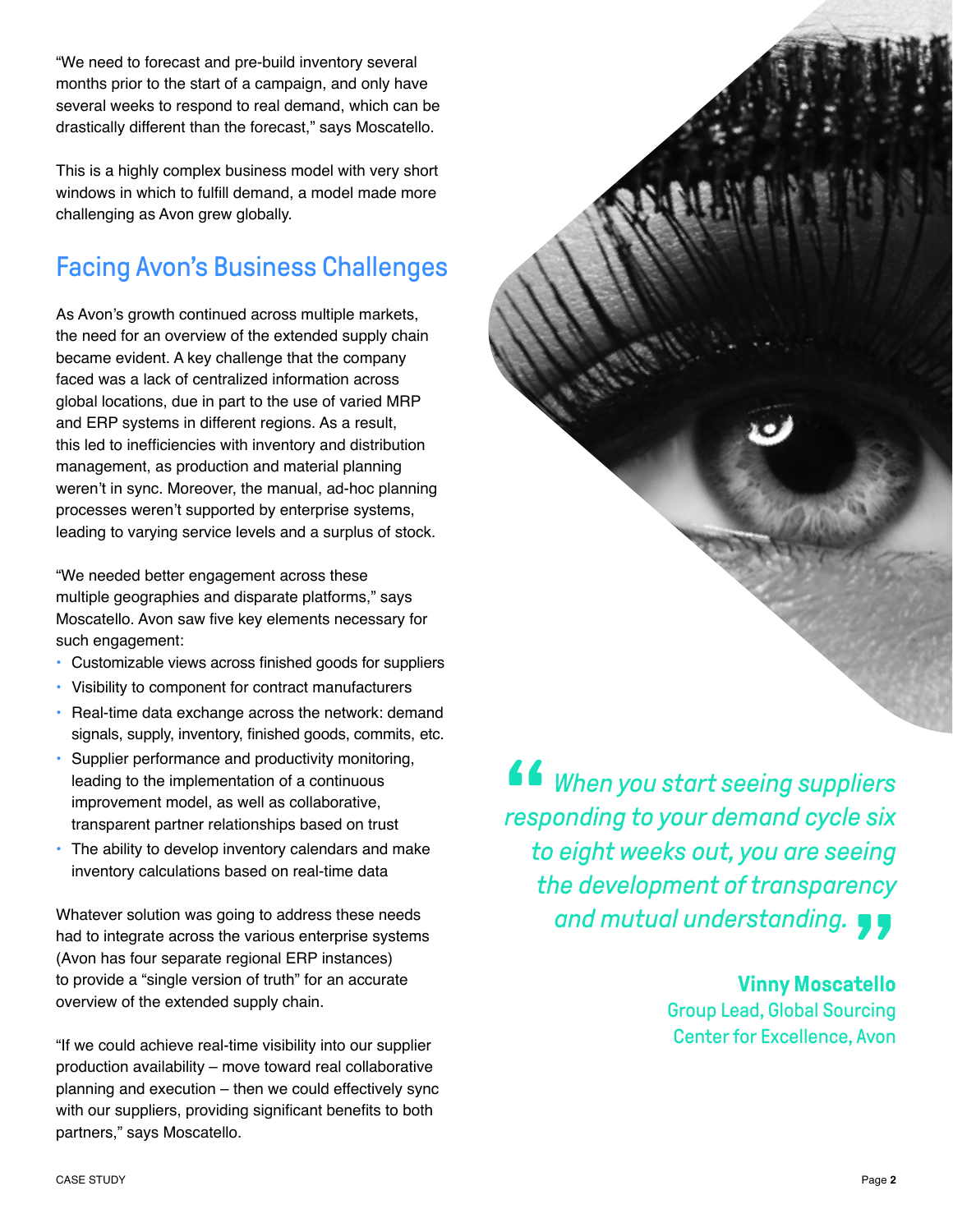## Enter Connect2avon

To achieve these goals, Avon chose to work with E2open to develop a supply chain solution specifically for its unique business model, branded by Avon as "Connect2Avon." Connect2Avon was built to meet five main objectives:

- **1.** Replace inefficient legacy systems and eliminate the manual processes they required
- **2.** Reduce inventory on a sustainable basis
- **3.** Automate system-driven planning for goods and materials
- **4.** Reduce operational costs and obsolescence (i.e., waste)

**5.** Improve profitability and productivity The system includes these functional components:

- **Multi-Enterprise Foundation** provides a cloud-based application and integrated data platform
- **Collaborative Order Management** enables communication of Avon's firm material requirements and supplier commits; it also allows suppliers to create shipment documentation.
- **Collaborative Inventory Management** enables communication of suppliers' current, on-hand inventory to Avon
- **Collaborative Supply Planning** enables communication between Avon's projected future demand and supplier commits
- **E2open Logistics Network** facilitates carrier connectivity to Avon's transportation management system (TMS), including shipment tracking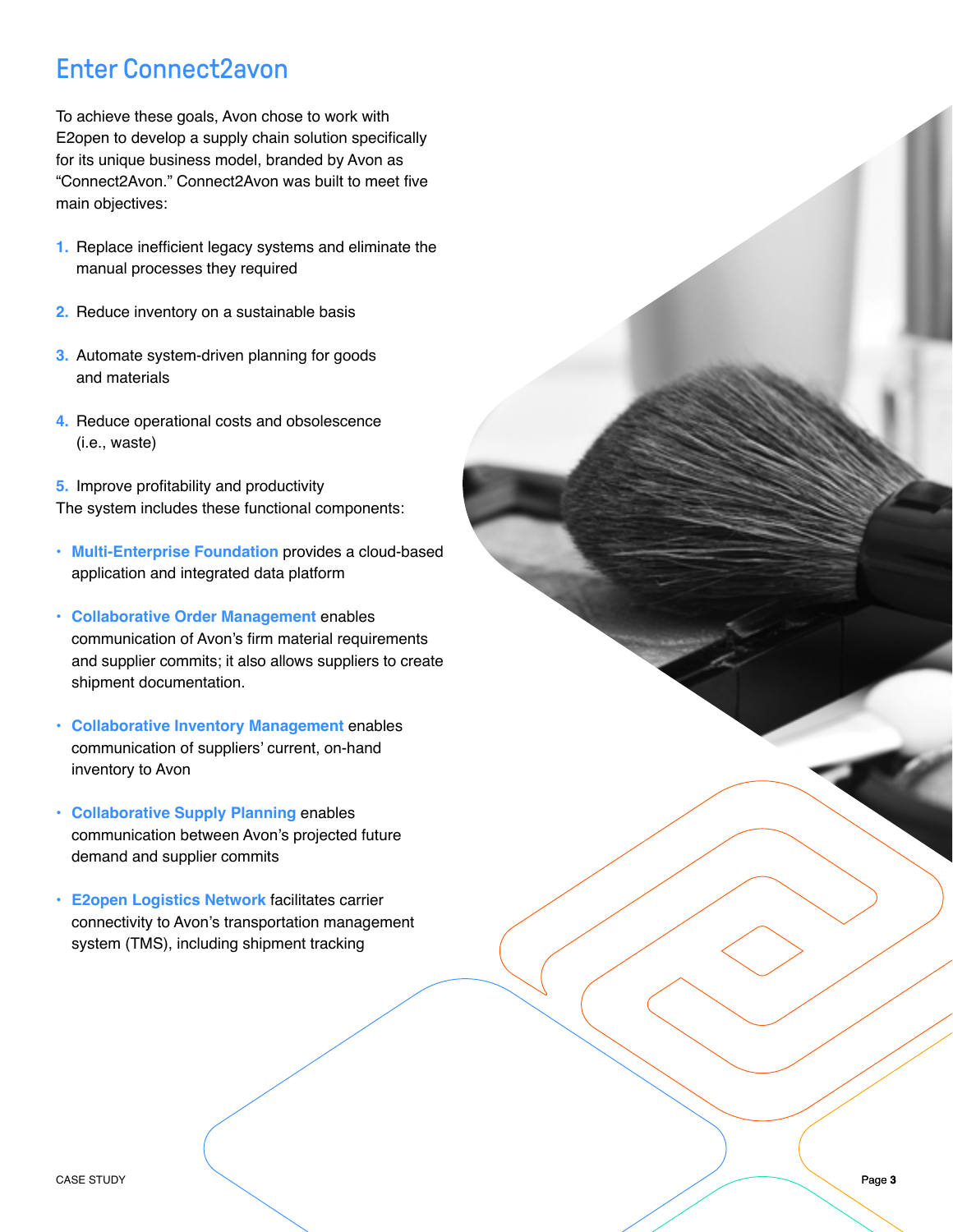### New State of Supplier Collaboration at Avon



The systems enable collaborative planning and execution processes between Avon and its suppliers. By providing seamless integration with backend systems, regardless of type and location, it provides a single source of information for the entire Avon organization. Furthermore, the system functions as the communications vehicle for transactions between material planning organizations and systems and suppliers network-wide; it automatically sends alerts to planners and suppliers if any of the shared transaction data fall outside of Avon-defined parameters.

The exceptions-based forecast and demand management system delivers forecast commitment alerts, a PO schedule summary of exceptions and changes, and a detailed PO by order alerts. Among the manual processes it has dramatically reduced or eliminated phone calls, e-mailing, and faxing of POs and future demand reports.

The first phase of the Connect2Avon project was completed in two years. "This was a major project, and our approach was to start with what we should be doing as a company to improve our business strategy and practices," says Moscatello.

Avon and E2open agreed on this strategy. A "big bang" approach to supply chain transformation wouldn't go smoothly; a much better approach was to phase in the solution gradually, enabling Avon to ensure that the appropriate level of resources and support were in place every step of the way.